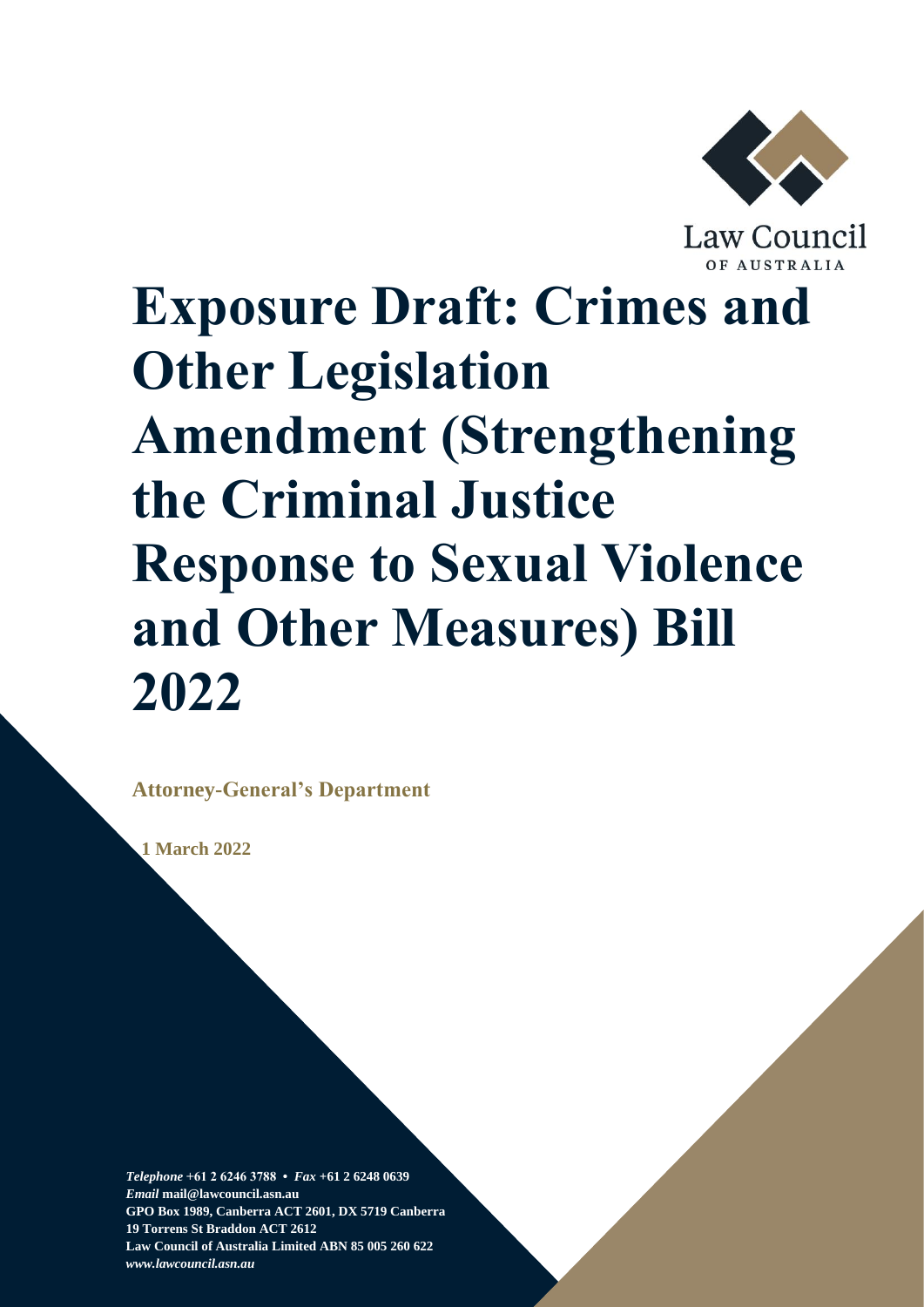# Table of Contents

| Restricting the admissibility of sexual reputation/experience in certain vulnerable |  |
|-------------------------------------------------------------------------------------|--|
|                                                                                     |  |
|                                                                                     |  |
|                                                                                     |  |
|                                                                                     |  |
|                                                                                     |  |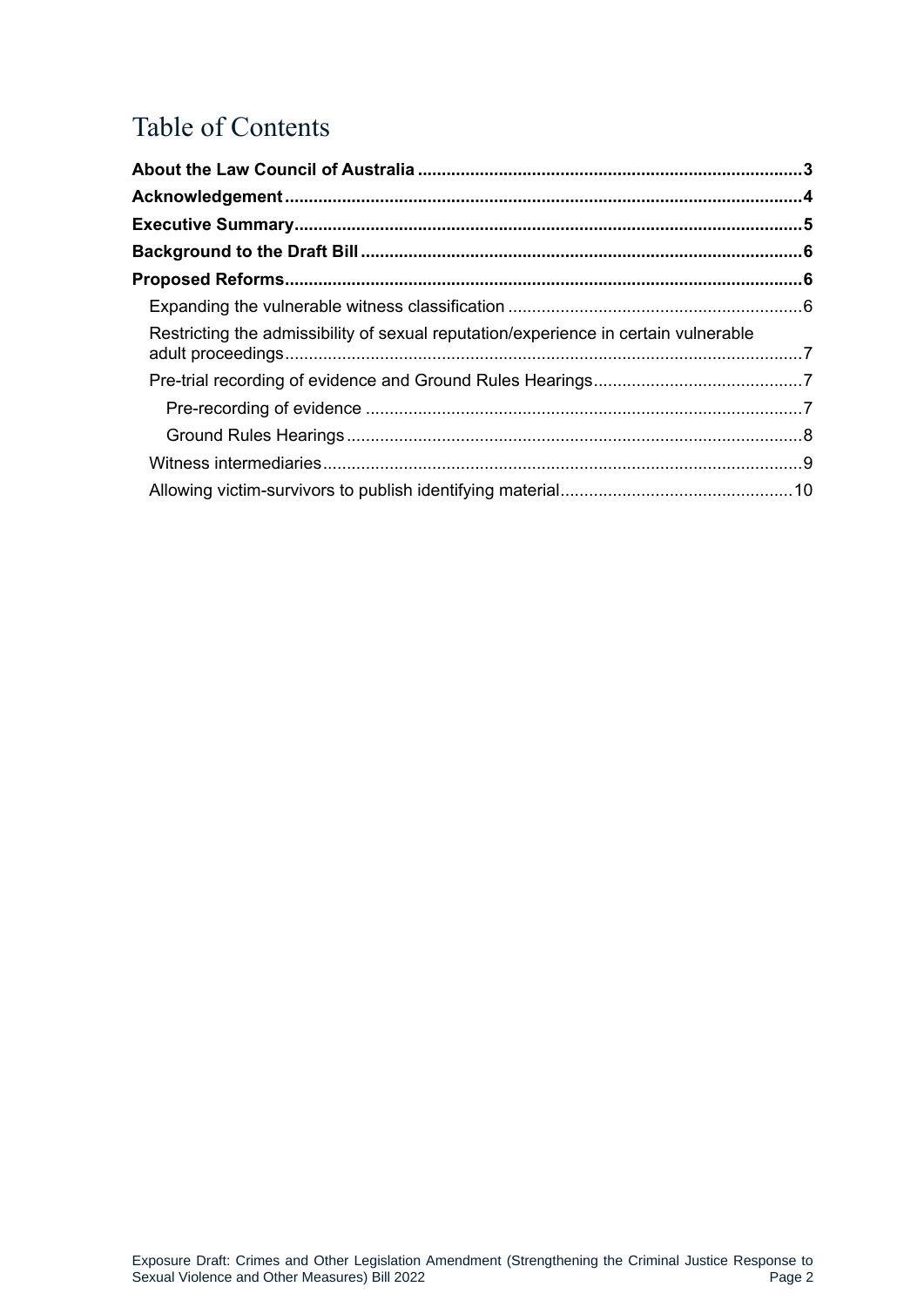# <span id="page-2-0"></span>About the Law Council of Australia

The Law Council of Australia exists to represent the legal profession at the national level, to speak on behalf of its Constituent Bodies on national issues, and to promote the administration of justice, access to justice and general improvement of the law.

The Law Council advises governments, courts and federal agencies on ways in which the law and the justice system can be improved for the benefit of the community. The Law Council also represents the Australian legal profession overseas, and maintains close relationships with legal professional bodies throughout the world. The Law Council was established in 1933, and represents 16 Australian State and Territory law societies and bar associations and Law Firms Australia, which are known collectively as the Council's Constituent Bodies. The Law Council's Constituent Bodies are:

- Australian Capital Territory Bar Association
- Australian Capital Territory Law Society
- Bar Association of Queensland Inc
- Law Institute of Victoria
- Law Society of New South Wales
- Law Society of South Australia
- Law Society of Tasmania
- Law Society Northern Territory
- Law Society of Western Australia
- New South Wales Bar Association
- Northern Territory Bar Association
- Queensland Law Society
- South Australian Bar Association
- Tasmanian Bar
- Law Firms Australia
- The Victorian Bar Inc
- Western Australian Bar Association

Through this representation, the Law Council effectively acts on behalf of more than 90,000<sup>1</sup> lawyers across Australia.

The Law Council is governed by a board of 23 Directors – one from each of the constituent bodies and six elected Executive members. The Directors meet quarterly to set objectives, policy and priorities for the Law Council. Between the meetings of Directors, policies and governance responsibility for the Law Council is exercised by the elected Executive members, led by the President who normally serves a 12 month term. The Council's six Executive members are nominated and elected by the board of Directors.

Members of the 2022 Executive as at 1 January 2022 are:

- Mr Tass Liveris, President
- Mr Luke Murphy, President-elect
- Mr Greg McIntyre SC, Treasurer
- Ms Juliana Warner, Executive Member
- Ms Elizabeth Carroll, Executive Member
- Ms Elizabeth Shearer, Executive Member

The Acting Chief Executive Officer of the Law Council is Ms Margey Nicoll. The Secretariat serves the Law Council nationally and is based in Canberra.

<sup>1</sup> Law Council of Australia, *The Lawyer Project Report*, (pg. 9,10, September 2021).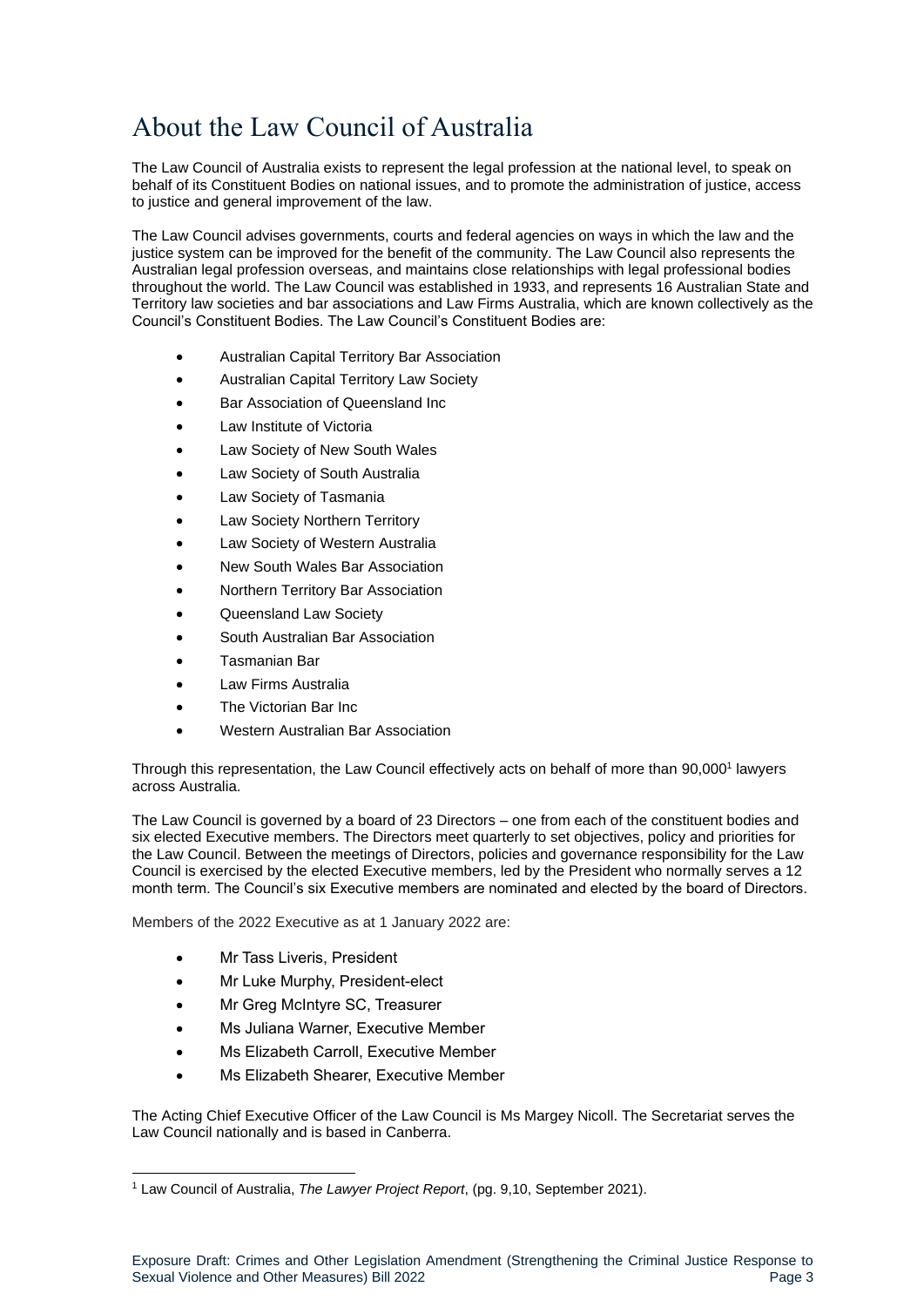## <span id="page-3-0"></span>Acknowledgement

The Law Council of Australia is grateful for the contributions of the Law Society of New South Wales, the Law Institute of Victoria, Mr Stephen Odgers SC as well as the oversight of its National Criminal Law Committee in the preparation of this submission.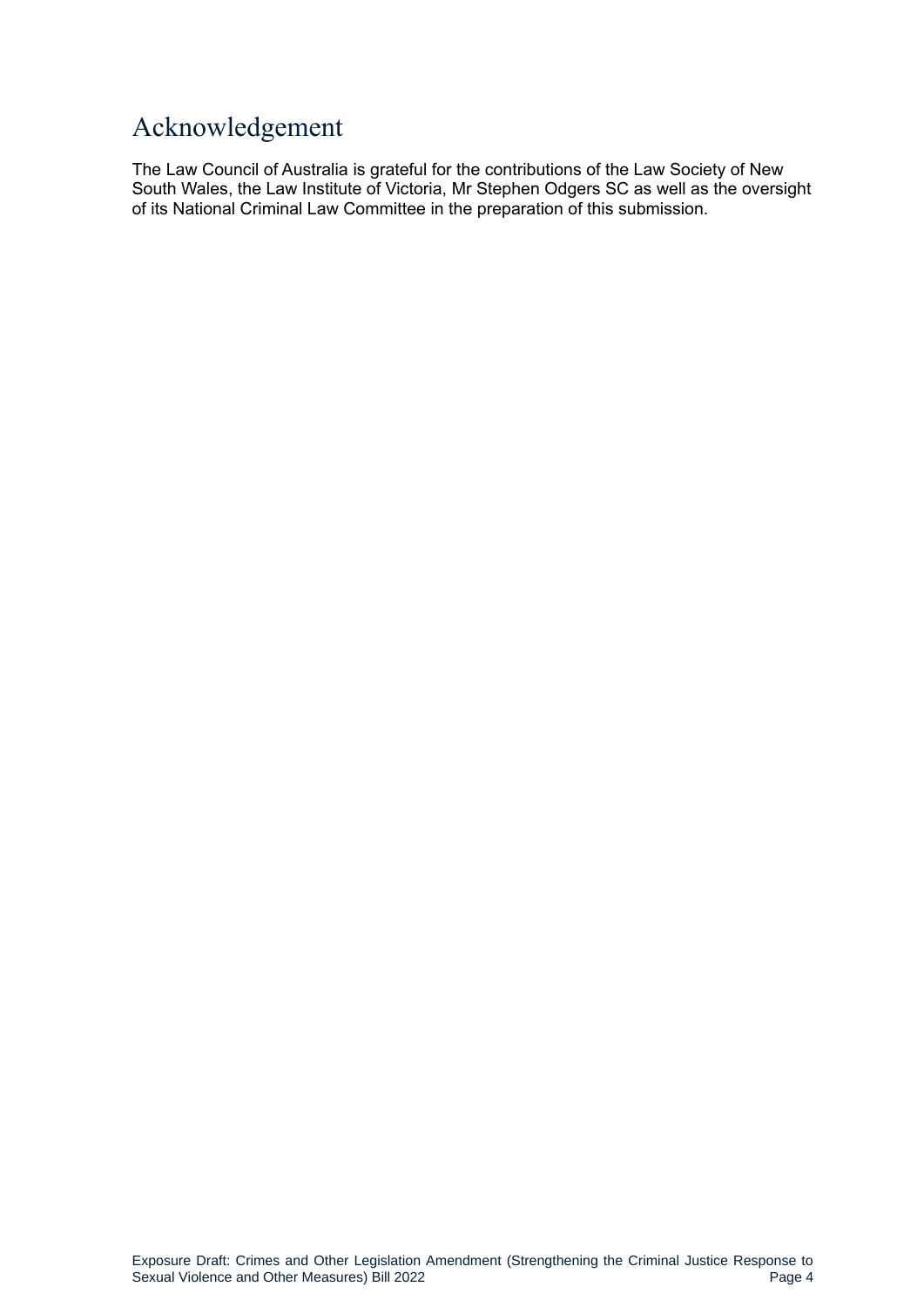## <span id="page-4-0"></span>Executive Summary

- 1. The Law Council of Australia (**Law Council**) welcomes the opportunity to provide this submission in response an exposure draft of Schedule 1 of the Crimes and Other Legislation Amendment (Strengthening the Criminal Justice Response to Sexual Violence and Other Measures) Bill 2022 (**Draft Bill**) prepared by the Attorney-General's Department (**Department**).
- 2. In principle, the Law Council supports the Draft Bill's aims of strengthening protections and criminal justice outcomes for vulnerable witnesses and victimsurvivors of sexual violence, particularly women and children. The Law Council recognises that victim-survivors can face barriers within the criminal justice system and are at a particular disadvantage compared with other witnesses when called to give evidence about their experiences.
- 3. Reasonable and proportionate adjustments need to be made to court processes to enable victim-survivors to give their best evidence, and the Law Council supports measures designed to strengthen available protections and provide courts with the necessary tools and flexibility, provided that such measures are carefully balanced against the fundamental right of the accused to a fair trial.
- 4. The Law Council generally supports the proposed amendments outlined in the Draft Bill, however submits that the witness intermediary and pre-recording of evidence provisions in the Draft Bill lack necessary detail to effectively guide the courts, complainants, and the accused. This risks the possibility of delays and appeals as courts try to determine Parliament's intention. The lack of procedural fairness safeguards, such as the requirement for complete disclosure before pre-recording commences, also risks unfair trials.
- 5. The Law Council therefore makes some targeted suggestions for amendment of the Draft Bill, and would welcome the opportunity to continue to engage with the Department as the reforms develop further.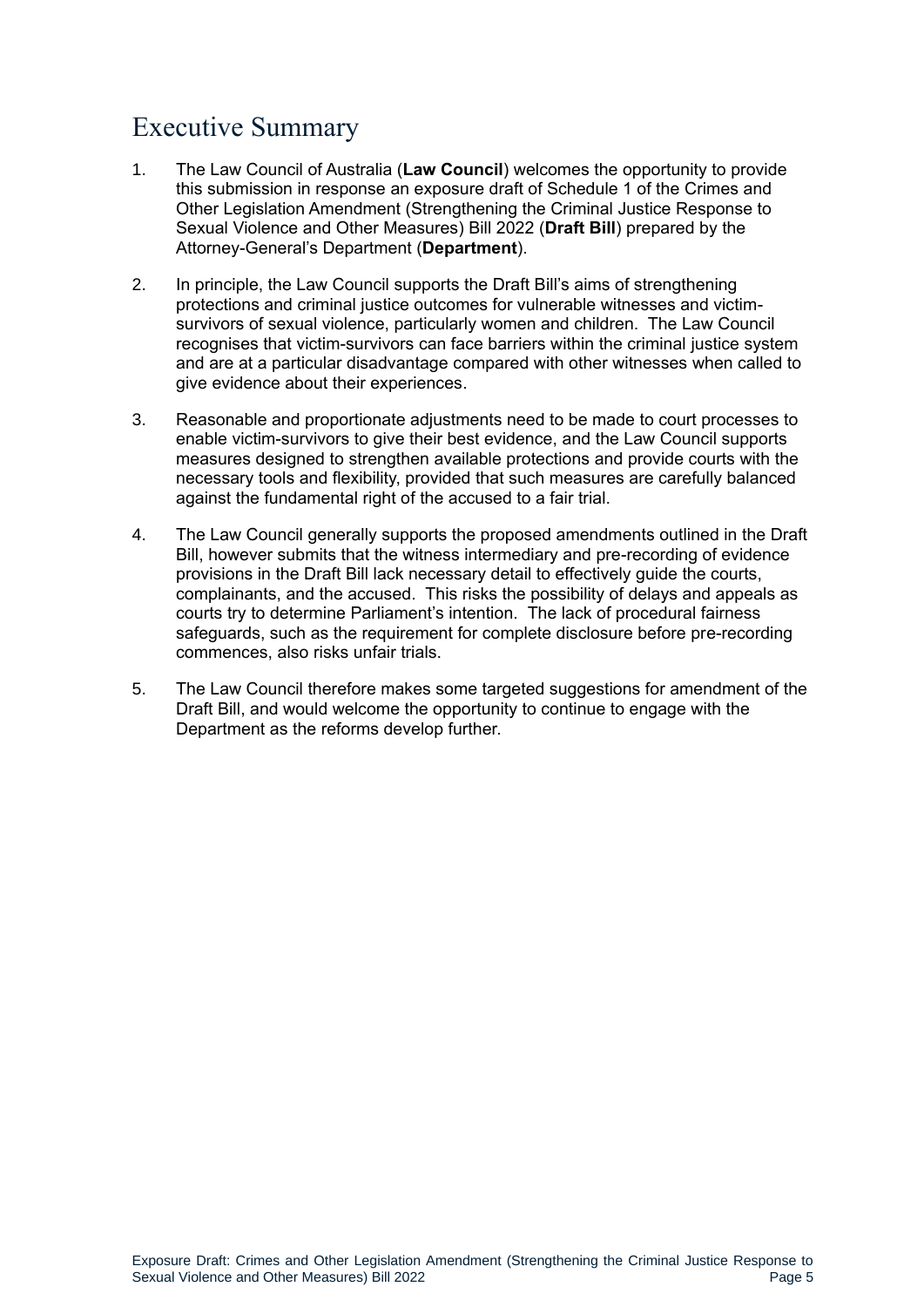# <span id="page-5-0"></span>Background to the Draft Bill

- 6. Schedule 1 of the Draft Bill seeks to amend the provisions in Part IAD of the *Crimes Act 1914* (**Crimes Act**). This Division presently creates special provisions governing the admissibility of evidence regarding vulnerable persons, rules about their crossexamination, special facilities (such as alternative arrangements like closed circuit television and screens) for vulnerable persons to give evidence, provisions facilitating the use and admissibility of pre-recorded evidence of vulnerable persons, and miscellaneous rules to assist vulnerable persons giving evidence and preventing their repeat examination.
- 7. The amendments in the Draft Bill seek to broaden the class of persons who can automatically access the protections, and to provide new protections.

## <span id="page-5-1"></span>Proposed Reforms

### <span id="page-5-2"></span>**Expanding the vulnerable witness classification**

- 8. As identified by the Royal Commission into Institutional Responses to Child Sexual Abuse, the most significant eligibility gap for vulnerable witness protections in child sex abuse prosecutions is the coverage of adult complainants without a disability.
- 9. The Law Council notes the Department's statement that the Commonwealth definition of vulnerable witnesses includes child witnesses and child complainants in child sexual abuse prosecutions, but that this fails to recognise that many complainants wait until they are adults before notifying authorities.
- 10. Whilst there is not, in fact, a definition of 'vulnerable witness', but definitions of 'vulnerable adult complainant' (a definition which is referrable to the persons status as a victim of a class offences in subsection 15Y(2)) or a 'child complainant' (involved in proceedings for the offences in subsection 15(1)), the Law Council acknowledges the result identified by the Department is correct in that, for instance, the class of offences where protections are afforded to child complainants is much broader than the class where adult complainants are protected.
- 11. Items 1-10 of the Draft Bill would extend the protections to proceedings for a broader range of criminal offences including crimes against humanity, war crimes, additional child sexual abuse crimes and drug offences involving children. The items would also extend the categories of proceedings where adult complainants are automatically covered to include child sexual abuse offences.
- 12. The Law Council supports protections applying to proceedings involving child complainants for this broader range of offences, however it does not support the automatic application of the protections to adult complainants, especially for nonsexual offences (e.g. war crimes, crimes against humanity). The recording and, in particular, pre-recording of evidence can lead to delays, increased costs, and unfairness to the accused.
- 13. If the category of special witnesses is to be broadened to adult complainants, then, in our view, it should only be expanded to sexual offences. The existing discretion in section 15YAB to declare a person a 'special witness' in relation to a proceeding if satisfied that the person is unlikely to be able to satisfactorily give evidence in the ordinary manner is appropriate and should be maintained.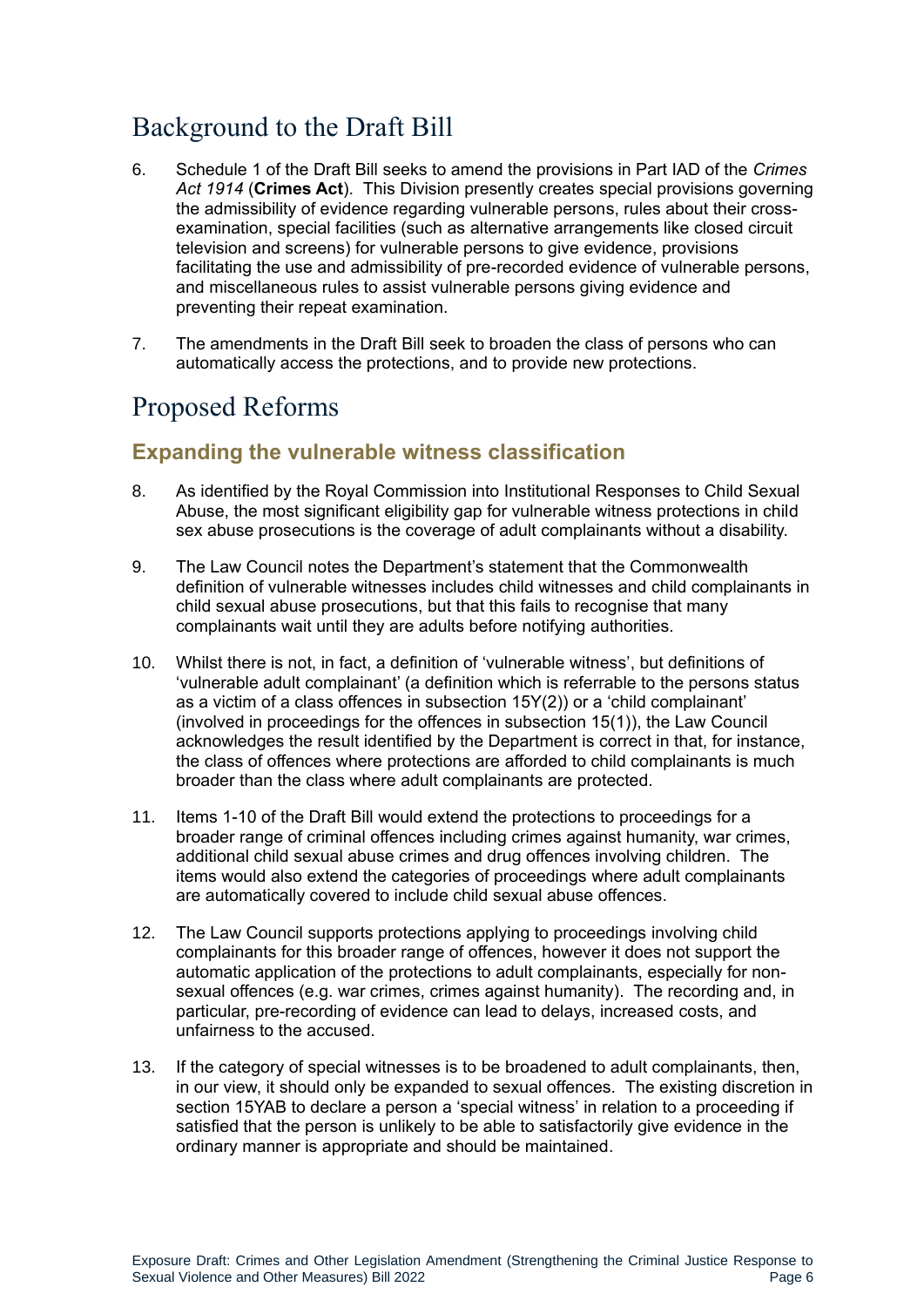## <span id="page-6-0"></span>**Restricting the admissibility of sexual reputation/experience in certain vulnerable adult proceedings**

- 14. Item 17 and associated definitional amendments create evidentiary presumptions against the admission of evidence of sexual experience or reputation of a vulnerable adult complainant unless the court is satisfied that the evidence is substantially relevant to a fact in issue in the proceeding. The proposed provisions undoubtably operate to exclude evidence which would, at least in theory, be admissible under the tendency and coincidence provisions in the Uniform Evidence Law. $2$  The same position currently applies in all other Uniform Evidence Law jurisdictions where there is specific legislation dealing with sexual history evidence. $^3$
- 15. The Law Council is pleased to support these provisions which provide significant protections for vulnerable complainants while retaining exceptions for properly relevant and probative evidence. The proposed Commonwealth provisions appear to be similar to those existing in other Uniform Evidence Law jurisdictions such as the provisions in Victoria, where robust restrictions on the admissibility of evidence regarding sexual experience or reputation exist in relation to certain classes of witnesses in sexual offences, as contained in Division 2, Part 8.2 of the *Criminal Procedure Act 2009* (Vic).

## <span id="page-6-1"></span>**Pre-trial recording of evidence and Ground Rules Hearings**

- 16. Item 18 (and associated definitional amendments) would insert new Division 2A into Part IAD of the Crimes Act to create regimes for:
	- the conduct of pre-trial hearings to take and record the evidence of a vulnerable person including cross and re-examination and allow for these recordings to be tendered and relied on as the person's evidence in any subsequent trial or retrial; and
	- the conduct of Ground Rules Hearings with prosecution and defence counsel prior to a vulnerable witness giving evidence in order for the court to make orders in advance directing the manner of questioning and management of the witness's evidence.

#### <span id="page-6-2"></span>**Pre-recording of evidence**

- 17. The Law Council acknowledges that the criminal justice system can be daunting for victim-survivors, particularly with respect to the giving of evidence. For this reason, it is generally supportive of procedural reforms designed to minimise any retraumatisation of victim-survivors in criminal trials. However, any such reforms must be carefully balanced against the fundamental right to a fair trial, which requires that the accused be able to test the evidence.
- 18. In principle, the Law Council supports the introduction of provisions, in matters proceeding on indictment, allowing for the pre-recording of evidence of vulnerable witnesses so that this can occur in the absence of a jury. These proposed measures are similar to provisions existing in jurisdictions such as Victoria<sup>4</sup> and New

<sup>2</sup> See, for instance: the tendency rule at s 97 of the *Evidence Act 1995* (Cth).

<sup>3</sup> See, e.g., *Criminal Procedure Act 1986* (NSW), s 293.

<sup>4</sup> See Division 7 of Part 8.2 of the *Criminal Procedure Act 2009* (Vic).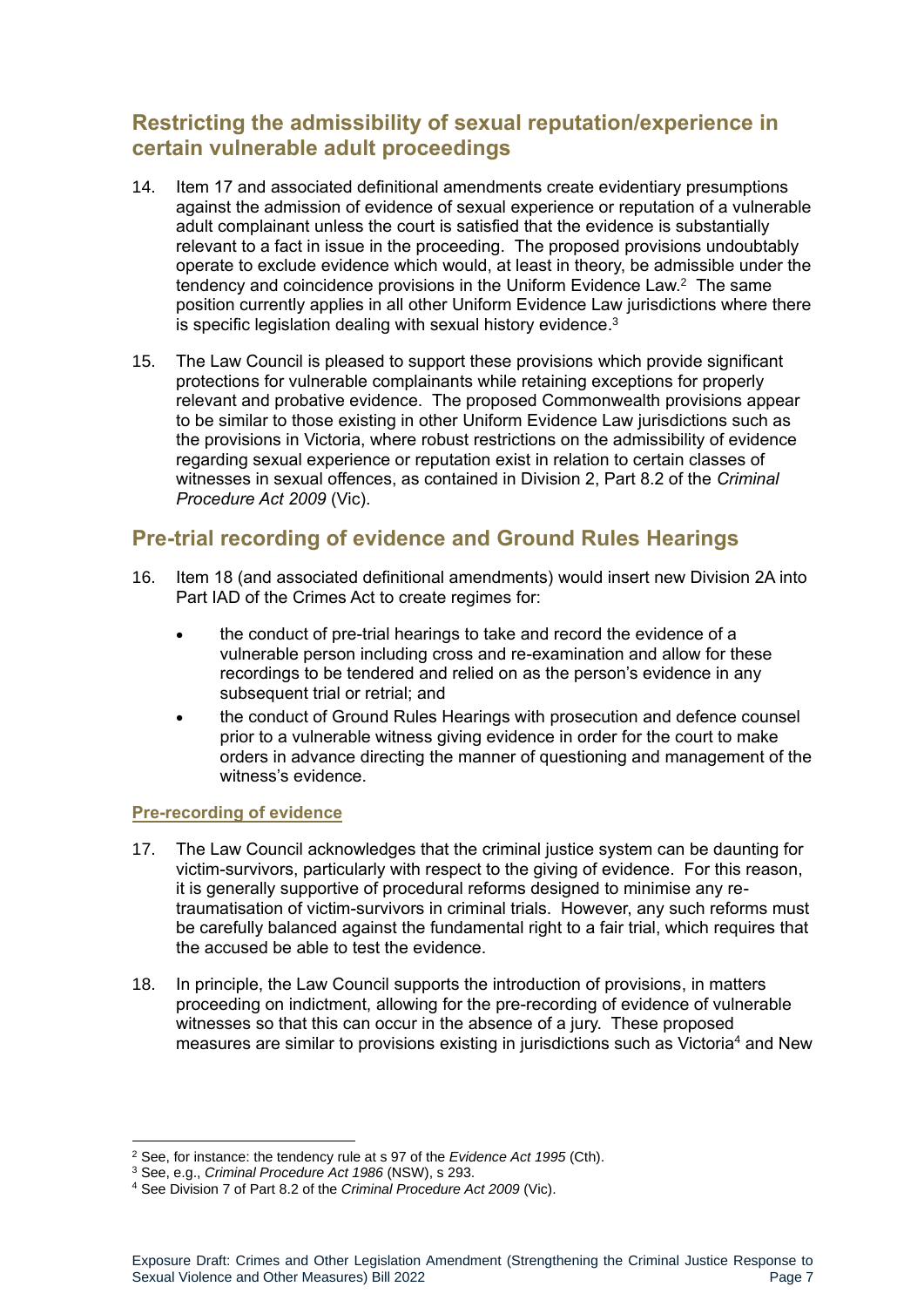South Wales, and appear to be consistent with the recommendation of the Royal Commission.<sup>5</sup>

- 19. The Explanatory Note to the Draft Bill states that the provisions are designed to improve the quality of the evidence (as the witnesses' memories are fresher), be less onerous on vulnerable witnesses and allow trials to run more efficiently. However, as presently drafted, the Draft Bill risks creating inefficiencies. For example, proposed subsection 15YDE(1) allows the court to order a pre-trial hearing to occur any time before the proceeding (i.e., the trial proper) commences. Unless courts and parties are adequately resourced to hold the balance of the trial soon after the vulnerable witness' evidence is pre-recorded, and there are procedural fairness safeguards including provisions to mandate full prosecution disclosure – then pre-recording can risk delaying or staying the ultimate proceedings.
- 20. The Law Council recommends that the Draft Bill should expressly provide that the pre-recording of the complainant's evidence is the commencement of the trial (as is the case in the New South Wales scheme). It also recommends that the court should be required to consider other factors when determining whether it is in the interests of justice to order a hearing for the taking of pre-recorded evidence, including:
	- whether the accused person has sought and received advice from an Australian legal practitioner;
	- whether both parties have been heard on the order;
	- whether all pre-trial disclosure and case management requirements have been complied with;
	- the wishes and circumstances of the witness; and
	- the availability of court and other facilities needed for a pre-recorded evidence hearing to take place.
- 21. Additionally, the Draft Bill should also contain provisions that stipulate how the prerecording is to be admissible in a trial, how it is to be dealt with (i.e., who may receive or keep a copy), and an entitlement for the accused to be given private access to the recording at a convenient time.

#### <span id="page-7-0"></span>**Ground Rules Hearings**

- 22. The Law Council understands these provisions are a response to the Royal Commission recommendation that, where the pre-recording of cross-examination is used, it should be accompanied by a Ground Rules Hearing to maximise the benefits of such a procedure.<sup>6</sup>
- 23. However, the Law Council also queries whether it is necessary to introduce a requirement to conduct a Ground Rules Hearing with respect to adult witnesses who are not disabled or impaired as significant protections already exist. Notable, for example, are the limitations regarding sexual history in the Draft Bill, and a court's existing powers to restrain inappropriate or aggressive cross-examination.
- 24. Whilst the Law Council supports the introduction of Ground Rules Hearings, it is concerned that the provisions may enable directions to be given which may unfairly

<sup>5</sup> Recommendation 52-53, 2017 Final Report on Criminal Justice released by the Royal Commission into Institutional Responses to Child Sexual Abuse.

 $6$  Recommendation 54, 2017 Final Report on Criminal Justice released by the Royal Commission into Institutional Responses to Child Sexual Abuse.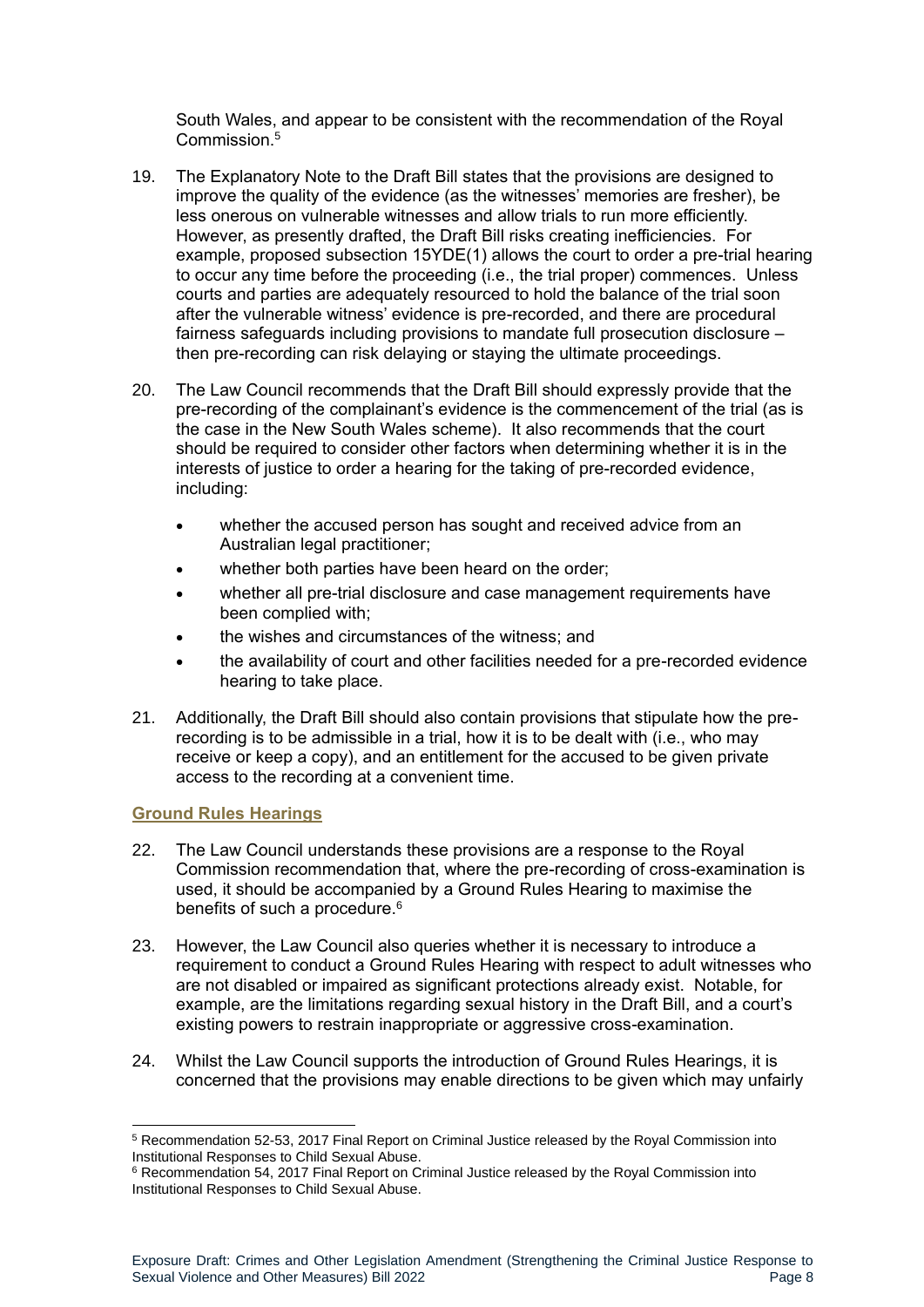impact on an accused's right to a fair trial. These directions may result in contested Ground Rules Hearings and subsequent appeals.

- 25. Proposed paragraph 15YDD(2)(b) allows a court to make a direction about the duration of questioning of a vulnerable person. Whilst it is acknowledged that it may be appropriate to make a direction that allows a vulnerable witness sufficient breaks, the Law Council is concerned that this provision might be used to put a time limit on the evidence given by the witness.
- 26. Proposed paragraph 15YDD(2)(d) allows for a direction about the allocation amongst co-accused of matters about which the vulnerable person may be questioned. The case against each accused is inherently different, and the defence of each accused may similarly differ. This provision has the potential to deprive an accused the opportunity to put their defence or answer to the charge to the witness, and unduly interfere with an accused's fundamental right to a fair trial.
- 27. The Law Council recommends that each accused be entitled to question the witness themselves or through their own legal practitioner, without relying upon questioning by a co-accused or a co-accused's legal practitioner who may not represent their interests. Courts have the power (for instance under section 41 of the Uniform Evidence Law) to disallow unduly repetitive questioning and the proper application of this power ought to provide sufficient protection to complainants.

#### <span id="page-8-0"></span>**Witness intermediaries**

- 28. The Draft Bill variously refers to the use of witness intermediaries (proposed paragraphs 15YDB(3),  $15YDC(1)(d)$  and  $15YJ(1)(c)$ ). Items 19 to 21 of the Draft Bill would enable a vulnerable person giving evidence by video link to be accompanied by a witness intermediary, and to mandate that the defendant's lawyer and jury be able to see the vulnerable person and any persons accompanying them – presumably in the video frame. Proposed paragraph 15YDB(3) mandates that if a witness intermediary is appointed for the vulnerable person, the court must order a Ground Rules Hearing.
- 29. The Law Council supports in principle the use of witness intermediaries for witnesses with communication difficulties in Commonwealth proceedings. However, the Draft Bill does not provide a clear framework for their appointment, use in a particular case, regulation or procedural fairness safeguards. The Draft Bill should clearly prescribe criteria governing when a witness intermediary can be appointed, noting that not every vulnerable witness will have communication difficulties and benefit from the assistance of an intermediary.
- 30. The definition of witness intermediary in proposed section 15YA means a person who is appointed under a law of the Commonwealth, a State or a Territory as a witness intermediary (however described) to assist a person giving evidence in a proceeding, however there are no provisions within the Draft Bill for the appointment of witness intermediaries.
- 31. In particular, the proposed definition may be problematic in relation to witness intermediaries proposed to be used in Commonwealth proceedings heard in New South Wales. In that jurisdiction, witness intermediaries are only 'appointed' by a court for a particular witness in a particular proceeding under clause 89(3)(a) and (b) of Schedule 2 of the *Criminal Procedure Act 1986* (NSW). Although not expressly stated, appointees are taken from the panel established by Victims Services New South Wales under clause 89(1). There is however no formal 'appointment' process by a court or the Department of Communities and Justice. For clarity, the Law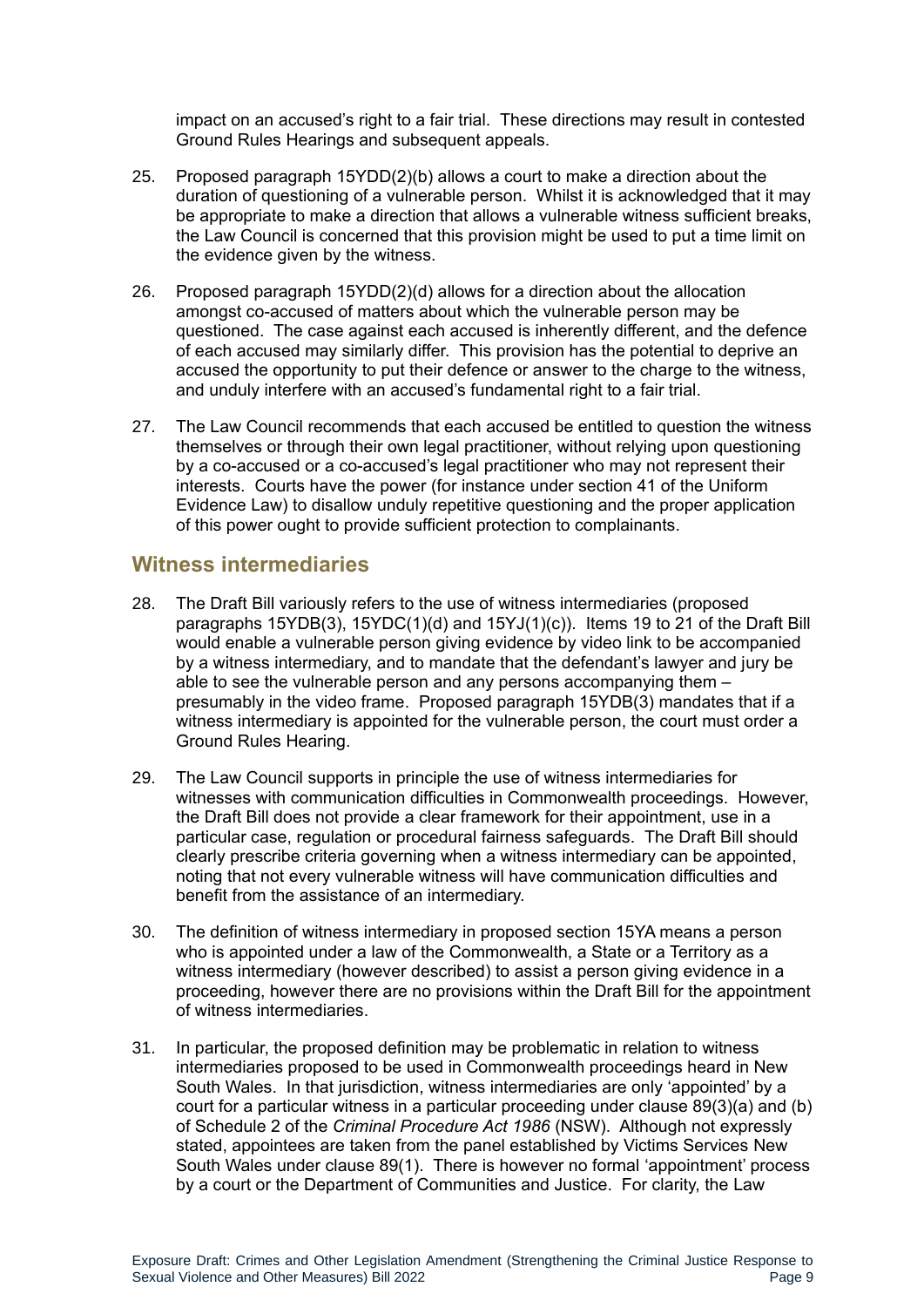Council recommends that the various state schemes under which witness intermediaries are appointed or empanelled should be prescribed in the Draft Bill or accompanying regulations.

- 32. Without a clear legislative and regulatory framework, and resourcing to support it, the amendments risk delays and appeals in Commonwealth criminal proceedings. Valuable lessons can be learnt from the use of witness intermediaries in New South Wales under the Child Sexual Offences Evidence Program and the Law Council recommends consideration of the 2018 evaluation of the pilot scheme (**Attachment 1**).
- 33. Moreover, there are no provisions within the Draft Bill regulating the use of witness intermediaries (whether Commonwealth or State appointed). That is, there are no provisions equivalent to Schedule 2, Part 29, Division 3, of the *Criminal Procedure Act 1986* (NSW), which regulates the appointment and use of NSW witness intermediaries. It is unclear how State-appointed witness intermediaries could be used under the proposed provisions. The Law Council recommends the Draft Bill be amended to prescribe clear eligibility criteria governing when a witness intermediary can be used in a particular case, noting that not every vulnerable witness will have communication difficulties and benefit from the use of a witness intermediary.
- 34. To ensure the fair trial of an accused in Commonwealth proceedings, the Law Council also recommends that the Draft Bill include express safeguards defining the role of the witness intermediary in the proceedings. A lack of clarity in the role of the witness intermediary risks appeals and delays: see *SC v R* [2020] NSWCCA 314, where the New South Wales Court of Criminal Appeal found that the trial judge erred by declining to revoke a witness intermediary's appointment where the witness intermediary had assisted the witness in a professional capacity before their appointment. Fair trial safeguards should also include:
	- a witness intermediary duty of impartiality;
	- the ability of court participants to see and hear the evidence; and
	- a requirement that a witness intermediary's evidence be given on oath/affirmation.

#### <span id="page-9-0"></span>**Allowing victim-survivors to publish identifying material**

- 35. Items 27-34 would remove restrictions preventing victim-survivors or another authorised person (such a journalist or family member) from publishing identifying material about themselves (or others over 18, with permission) about matters which might identify them as a vulnerable person in relevant proceedings.
- 36. The Law Council generally supports measures that permit victim-survivors to publish self-identifying material and to speak about their experiences if they choose to do so. It notes that permitting victim-survivors to publish identifying material "plays an important part of therapeutic justice, ownership and empowerment' for victimsurvivors"7, while also educating society about sexual violence and stimulating public debate and discourse.

<sup>7</sup> Law Institute of Victoria, Submission to the Victoria Law Reform Commission, *Improving the Response of the Justice System to Sexual Offences* (January 2021) 26, citing Kathleen Daly, Danielle Wade, 'Sibling Sexual Violence and Victims' Justice Interests: A Comparison of Youth Conferencing and Judicial Sentencing' in Estelle Zinsstag, Marie Keenan (eds.), Restorative Responses to Sexual Violence: Legal, Social and Therapeutic Dimensions, (Routledge, 2017) 143-178.